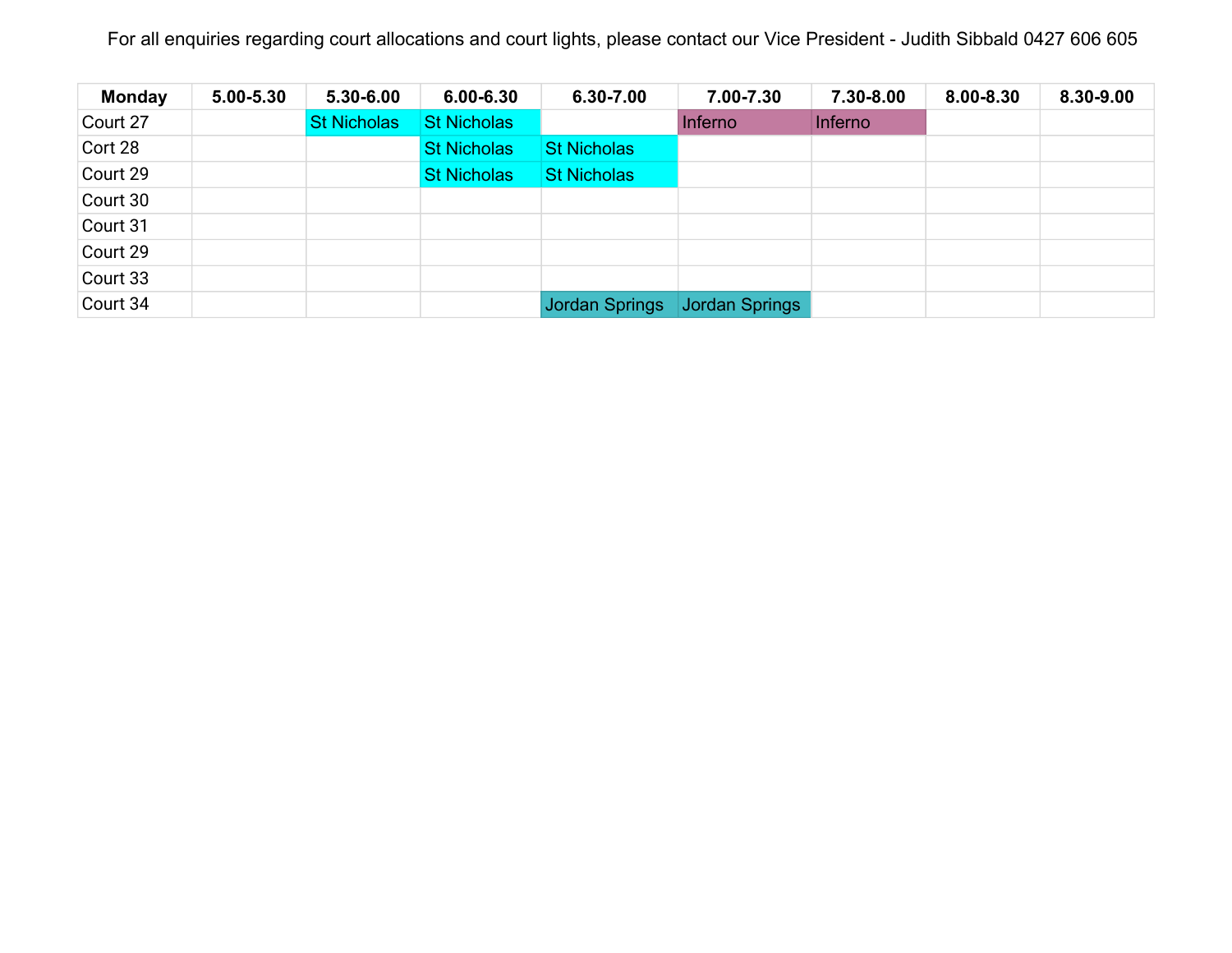| <b>Tuesday</b> | 5.00-5.30            | 5.30-6.00            | $6.00 - 6.30$       | 6.30-7.00                                                                             | 7.00-7.30           | 7.30-8.00                                                                                   | 8.00-8.30 | 8.30-9.00 |  |
|----------------|----------------------|----------------------|---------------------|---------------------------------------------------------------------------------------|---------------------|---------------------------------------------------------------------------------------------|-----------|-----------|--|
| $\mathbf{1}$   |                      |                      |                     |                                                                                       |                     |                                                                                             |           |           |  |
| $\overline{2}$ |                      |                      |                     |                                                                                       |                     |                                                                                             |           |           |  |
| 3              |                      |                      |                     |                                                                                       |                     |                                                                                             |           |           |  |
|                |                      |                      |                     |                                                                                       |                     | 4 Cambridge Park Cambridge Park Cambridge Park Cambridge Park Cambridge Park Cambridge Park |           |           |  |
|                |                      |                      |                     |                                                                                       |                     | 5 Glenmore Park Glenmore Park Glenmore Park Glenmore Park Cambridge Park Cambridge Park     |           |           |  |
| 6              | <b>Glenmore Park</b> | <b>Glenmore Park</b> |                     | Glenmore Park Glenmore Park Glenmore Park Glenmore Park                               |                     |                                                                                             |           |           |  |
|                |                      |                      |                     | 7 Glenmore Park Glenmore Park Glenmore Park Glenmore Park Glenmore Park Glenmore Park |                     |                                                                                             |           |           |  |
| 8              |                      |                      |                     |                                                                                       |                     | Penrith Sports Penrith Sports Penrith Sports Penrith Sports Penrith Sports Penrith Sports   |           |           |  |
| 9              | <b>Penrith RSL</b>   | <b>Penrith RSL</b>   | <b>Penrith RSL</b>  | <b>Penrith RSL</b>                                                                    | <b>Penrith RSL</b>  | <b>Penrith RSL</b>                                                                          |           |           |  |
| 10             |                      | <b>Penrith RSL</b>   | <b>Penrith RSL</b>  | <b>Penrith RSL</b>                                                                    | <b>Penrith RSL</b>  |                                                                                             |           |           |  |
| 11             |                      | <b>Penrith RSL</b>   | <b>Penrith RSL</b>  | <b>Penrith RSL</b>                                                                    | <b>Penrith RSL</b>  |                                                                                             |           |           |  |
| 12             |                      | <b>Penrith RSL</b>   | <b>Penrith RSL</b>  | <b>Penrith RSL</b>                                                                    | <b>Penrith RSL</b>  | <b>Penrith RSL</b>                                                                          |           |           |  |
| 13             |                      |                      |                     | <b>Penrith RSL</b>                                                                    | <b>Penrith RSL</b>  |                                                                                             |           |           |  |
| 14             |                      |                      |                     | Riverlands                                                                            | <b>Riverlands</b>   | <b>Riverlands</b>                                                                           |           |           |  |
|                | 15 Riverlands        | <b>Riverlands</b>    | <b>Riverlands</b>   |                                                                                       |                     |                                                                                             |           |           |  |
| 16             |                      |                      | Riverlands          | <b>Riverlands</b>                                                                     |                     |                                                                                             |           |           |  |
| 17             |                      |                      |                     |                                                                                       |                     |                                                                                             |           |           |  |
| 18             |                      |                      |                     |                                                                                       |                     |                                                                                             |           |           |  |
| 19             |                      |                      |                     |                                                                                       |                     |                                                                                             |           |           |  |
| 20             |                      |                      |                     |                                                                                       |                     |                                                                                             |           |           |  |
| 21             |                      |                      |                     |                                                                                       |                     |                                                                                             |           |           |  |
| 22             |                      |                      | <b>St Nicholas</b>  | <b>St Nicholas</b>                                                                    |                     |                                                                                             |           |           |  |
| 23             |                      |                      | <b>St Nicholas</b>  | <b>St Nicholas</b>                                                                    |                     |                                                                                             |           |           |  |
| 24             |                      | <b>St Nicholas</b>   | <b>St Nicholas</b>  |                                                                                       |                     |                                                                                             |           |           |  |
| 25             |                      | <b>St Nicholas</b>   | <b>St Nicholas</b>  |                                                                                       |                     |                                                                                             |           |           |  |
| 26             |                      | <b>St Nicholas</b>   | <b>St Nicholas</b>  | <b>St Nicholas</b>                                                                    | <b>St Nicholas</b>  |                                                                                             |           |           |  |
| 27             |                      |                      | <b>Penrith Reps</b> | <b>Penrith Reps</b>                                                                   | <b>Penrith Reps</b> | <b>Penrith Reps</b>                                                                         |           |           |  |
| 28             |                      |                      | <b>Penrith Reps</b> | <b>Penrith Reps</b>                                                                   | <b>Penrith Reps</b> | <b>Penrith Reps</b>                                                                         |           |           |  |
| 29             |                      |                      | <b>Penrith Reps</b> | <b>Penrith Reps</b>                                                                   | <b>Penrith Reps</b> | <b>Penrith Reps</b>                                                                         |           |           |  |
| 30             |                      |                      | <b>Penrith Reps</b> | <b>Penrith Reps</b>                                                                   | <b>Penrith Reps</b> | <b>Penrith Reps</b>                                                                         |           |           |  |
| 31             |                      |                      | <b>Penrith Reps</b> | <b>Penrith Reps</b>                                                                   | <b>Penrith Reps</b> | <b>Penrith Reps</b>                                                                         |           |           |  |
| 32             |                      |                      | <b>Penrith Reps</b> | <b>Penrith Reps</b>                                                                   | <b>Penrith Reps</b> | <b>Penrith Reps</b>                                                                         |           |           |  |
| 33             |                      |                      | <b>Penrith Reps</b> | <b>Penrith Reps</b>                                                                   | <b>Penrith Reps</b> | <b>Penrith Reps</b>                                                                         |           |           |  |
| 34             |                      |                      | <b>Penrith Reps</b> | <b>Penrith Reps</b>                                                                   | <b>Penrith Reps</b> | <b>Penrith Reps</b>                                                                         |           |           |  |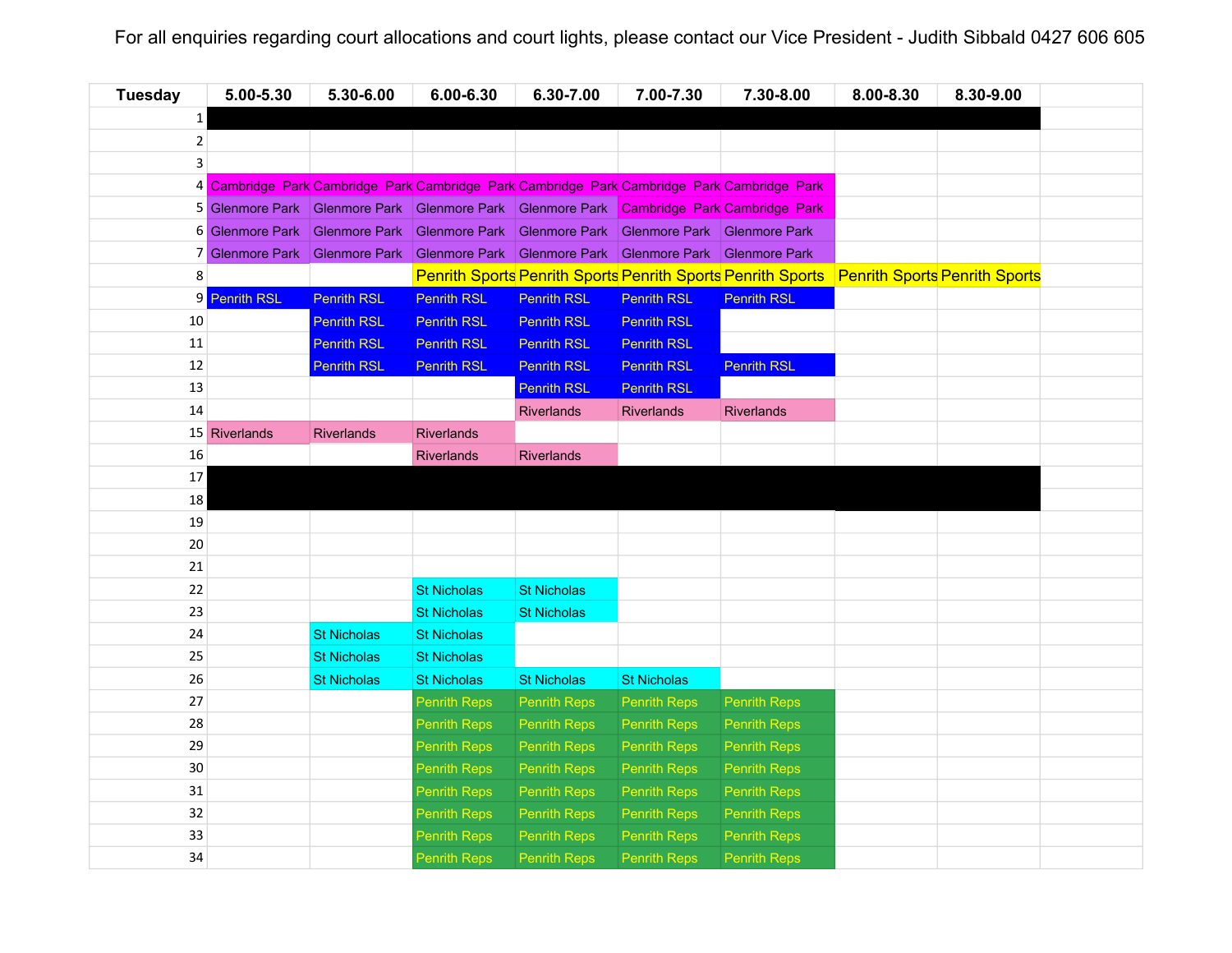| Wednesday    | 5.00-5.30                | 5.30-6.00                                         | 6.00-6.30                                                                                 | 6.30-7.00                     | 7.00-7.30                   | 7.30-8.00            | 8.00-8.30         | 8.30-9.00         |
|--------------|--------------------------|---------------------------------------------------|-------------------------------------------------------------------------------------------|-------------------------------|-----------------------------|----------------------|-------------------|-------------------|
| 1            |                          |                                                   | Pen South                                                                                 | Pen South                     | <b>Pen South</b>            | <b>Pen South</b>     |                   |                   |
| $\mathbf{2}$ |                          |                                                   | <b>St Josephs</b>                                                                         | <b>St Josephs</b>             | <b>St Josephs</b>           | <b>St Josephs</b>    |                   |                   |
| 3            |                          |                                                   |                                                                                           | Cambridge Park Cambridge Park | <b>St Josephs</b>           | <b>St Josephs</b>    | <b>St Josephs</b> | <b>St Josephs</b> |
|              |                          |                                                   | 4 Cambridge P: Cambridge Park Cambridge Park Cambridge Park Cambridge Park Cambridge Park |                               |                             |                      |                   |                   |
|              |                          | 5 Glenmore Par Glenmore Park                      | <b>Glenmore Park</b>                                                                      | <b>Glenmore Park</b>          | Glenmore Park Glenmore Park |                      |                   |                   |
|              |                          | 6 Glenmore Par Glenmore Park                      | <b>Glenmore Park</b>                                                                      | <b>Glenmore Park</b>          | <b>Glenmore Park</b>        | <b>Glenmore Park</b> |                   |                   |
|              |                          | 7 Glenmore Par Glenmore Park                      | <b>Glenmore Park</b>                                                                      | <b>Glenmore Park</b>          | <b>Glenmore Park</b>        | <b>Glenmore Park</b> |                   |                   |
| 8            |                          | <b>Glenmore Par Glenmore Park</b>                 | <b>Glenmore Park</b>                                                                      | <b>Glenmore Park</b>          |                             |                      |                   |                   |
| 9            |                          | <b>St Nicholas</b>                                | <b>St Nicholas</b>                                                                        |                               |                             |                      |                   |                   |
| 10           |                          | <b>St Nicholas</b>                                | <b>St Nicholas</b>                                                                        | <b>St Nicholas</b>            | <b>St Nicholas</b>          |                      |                   |                   |
|              | 11 St Nicholas           | <b>St Nicholas</b>                                | <b>St Nicholas</b>                                                                        | <b>St Nicholas</b>            |                             |                      |                   |                   |
|              | 12 St Nicholas           | <b>St Nicholas</b>                                | <b>St Nicholas</b>                                                                        | <b>St Nicholas</b>            |                             |                      |                   |                   |
|              | 13 St Nicholas           | <b>St Nicholas</b>                                | <b>St Nicholas</b>                                                                        | <b>St Nicholas</b>            | <b>St Nicholas</b>          |                      |                   |                   |
|              | 14 Riverlands            | <b>Riverlands</b>                                 | <b>Riverlands</b>                                                                         | <b>Riverlands</b>             |                             |                      |                   |                   |
| 15           |                          | <b>Riverlands</b>                                 | <b>Riverlands</b>                                                                         | <b>Riverlands</b>             | <b>Riverlands</b>           |                      |                   |                   |
| 16           |                          | Riverlands                                        | <b>Riverlands</b>                                                                         | <b>Riverlands</b>             | <b>Riverlands</b>           | <b>Riverlands</b>    |                   |                   |
| 17           |                          |                                                   | <b>Riverlands</b>                                                                         | <b>Riverlands</b>             |                             |                      |                   |                   |
| 18           |                          | <b>Corpus Christi Corpus Christi</b>              |                                                                                           | Riverlands                    | <b>Riverlands</b>           |                      |                   |                   |
| 19           |                          | <b>Corpus Christi Corpus Christi</b>              |                                                                                           | <b>Corpus Christi</b>         | <b>Corpus Christi</b>       |                      |                   |                   |
| 20           |                          | <b>Corpus Chris Corpus Christi Corpus Christi</b> |                                                                                           | <b>Corpus Christi</b>         |                             |                      |                   |                   |
| 21           |                          |                                                   | <b>Corpus Christi</b>                                                                     | <b>Corpus Christi</b>         |                             |                      |                   |                   |
| 22           |                          |                                                   | <b>Corpus Christi</b>                                                                     | <b>Corpus Christi</b>         |                             |                      |                   |                   |
| 23           |                          |                                                   |                                                                                           | <b>Umpires</b>                | <b>Umpires</b>              |                      |                   |                   |
| 24           |                          | <b>St Nicholas</b>                                | <b>St Nicholas</b>                                                                        | <b>St Nicholas</b>            | <b>St Nicholas</b>          |                      |                   |                   |
| 25           |                          | <b>St Nicholas</b>                                | <b>St Nicholas</b>                                                                        | <b>St Nicholas</b>            | <b>St Nicholas</b>          |                      |                   |                   |
| 26           |                          | <b>St Nicholas</b>                                | <b>St Nicholas</b>                                                                        | <b>St Nicholas</b>            | <b>St Nicholas</b>          |                      |                   |                   |
| 27           |                          |                                                   | <b>Penrith RSL</b>                                                                        | <b>Penrith RSL</b>            | <b>Penrith RSL</b>          | <b>Penrith RSL</b>   |                   |                   |
|              | 28 Penrith RSL           | <b>Penrith RSL</b>                                | <b>Penrith RSL</b>                                                                        | <b>Penrith RSL</b>            | <b>Penrith RSL</b>          | <b>Penrith RSL</b>   |                   |                   |
|              | 29 Penrith RSL           | <b>Penrith RSL</b>                                | <b>Penrith RSL</b>                                                                        | <b>Penrith RSL</b>            |                             |                      |                   |                   |
|              | 30 Penrith RSL           | <b>Penrith RSL</b>                                | <b>Penrith RSL</b>                                                                        | <b>Penrith RSL</b>            | <b>Penrith RSL</b>          |                      |                   |                   |
| 31           |                          |                                                   | <b>Penrith RSL</b>                                                                        | <b>Penrith RSL</b>            |                             |                      |                   |                   |
|              | 32 Warragamba Warragamba |                                                   | Warragamba                                                                                | Warragamba                    |                             |                      |                   |                   |
| 33           |                          |                                                   |                                                                                           | <b>Jordan Springs</b>         | Jordan Springs              |                      |                   |                   |
| 34           |                          |                                                   | <b>Jordan Springs</b>                                                                     | <b>Jordan Springs</b>         |                             |                      |                   |                   |